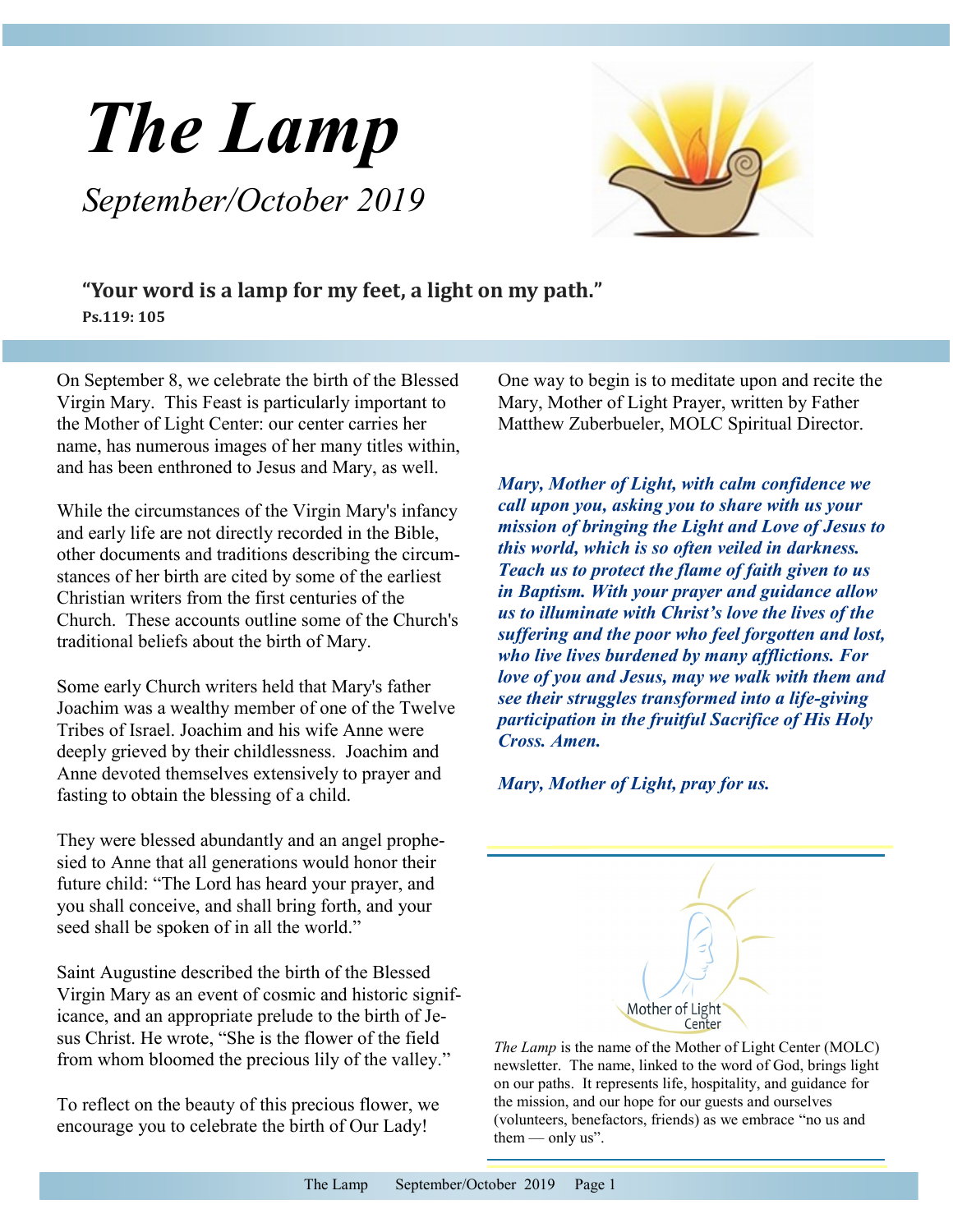## *Fall and Winter Activities*

*Cold Gear Drive* In preparation for the upcoming winter, Mother of Light Center is accepting donations for the poor and homeless men and women in our area. We are seeking individual donations, and would be grateful for volunteers that could arrange drives in their own parishes. The items we need most are shoes and boots (for children, men, and women), winter coats (for children and men), sleeping bags, backpacks, winter socks (for men), and underwear (for men - in larger sizes, especially).



We plan to distribute items to the area's needy families on **October 19**, and to homeless persons on an ongoing basis in November and December.

**Father Gee and Friends** Saturday, **October 26th** (time TBD), Join Father Gee, his musical friends, and the Mother of Light Center in the school courtyard at St. Rita's Catholic Church for an evening of live music. Enjoy music and fellowship during this fun evening while you support the Mother of Light Center. Donations will be happily accepted, and there will be raffle items, food and beverages available, too. St. Rita is located at 3815 Russell Road in Alexandria. Many thanks go to Fr. Gee and St. Rita parish for their continued support! Watch for additional information on Facebook, or email us for further details.

**Fall Volunteer Get Together** All MOLC volunteers - new or longtime, and those considering joining us - are encouraged to attend this event on **November 16** from 9am - 12pm at Blessed Sacrament Catholic Church in the Trinity Room. We'll discuss ongoing projects and programs, and provide details on our fall and winter special programs listed on this page. The need for more volunteers is great, especially considering the upcoming holidays. Blessed Sacrament is located at 1427 West Braddock Road in Alexandria. RSVPs are not required, but are requested. Please email us at motheroflightcenter@gmail.com for more information or to r.s.v.p.

**Thanksgiving Food Distribution** MOLC is currently serving over 70 families in need in the Northern Virginia area, primarily Alexandria. Many of these families don't have adequate kitchens to prepare a traditional Thanksgiving meal. For our first Thanksgiving since opening, we will provide the families with full Thanksgiving meals, ready to serve. We have a great need for volunteers to cook turkeys, pies or other dishes; people to assemble packages of non-perishable food on Saturday, **November 23**; and drivers to deliver the food on Wednesday, **November 27**. Many hands make light work, so we hope you'll consider volunteering for this ambitious and much needed project.

NovemberNovember

> *Christmas Gift Project* To address the need that is so sorely felt during Christmas, we will distribute gifts to all the children of the families that we serve. Families will be able to choose wrapped gifts for their children All gifts will be broken down by sex and ages. The gifts will be distributed at the Mother of Light Center. This would be an ideal project for a parish, and as always, individual donations are much appreciated. Our timeframe for the distribution is **mid-December**. Please check



out Facebook, our website at www.motheroflightcenter.com, or email us for more details or to volunteer at motheroflightcenter@gmail.com.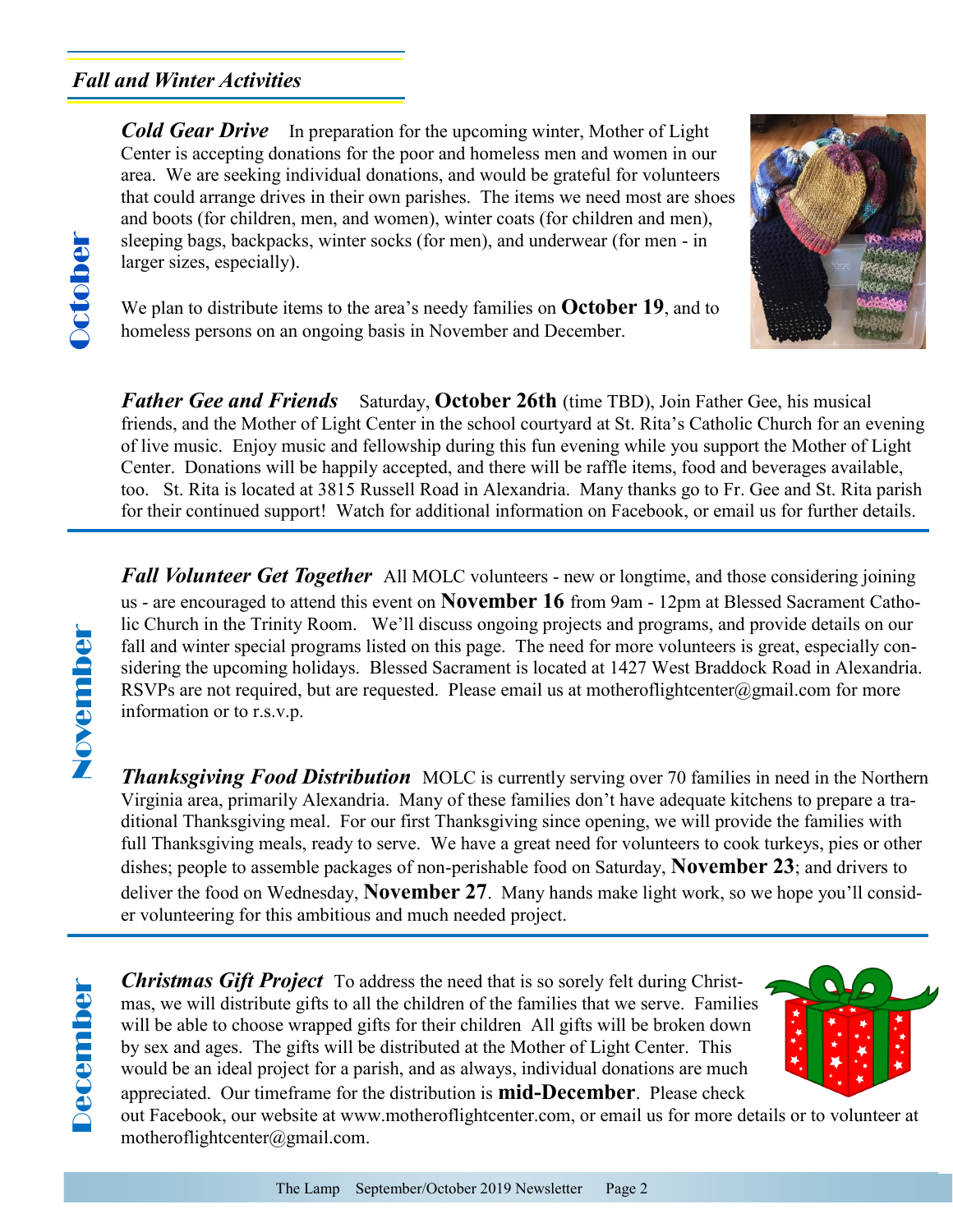# *Ongoing Activities*

### *For Homeless Men and Women & Day Laborers*

Bailey's Community Shelter: On the **first Saturday of every month** from 10am - 1pm. Prepare and serve food. Distribute clothing, comfort bags, and snacks.

Shirlington Pavilion (labor workers, men): On the **second Friday of every month** from 10:30am - 12:30pm. Meet at MOLC to prepare lunch brought in by volunteers. Take snacks, drinks, and comfort bags. Serve, pray, and talk.

Meade Memorial Episcopal Church: On the **third Tuesday of every month** from 10am - 12:30pm. Distribute clothing, snacks and comfort bags. Meet at MOLC and drive to the church.

Mat Making in Partnership with American Heritage Girls: **4th Saturday** from 2-4pm. Families, youths, and individuals receive training on how to create a sleeping mat for homeless men and women.

Walking Outreach to Labor workers and homeless persons: Flexible schedule. During the week usually on **Tuesdays, Thursdays and Saturday** from 7:30 to 9:00am. Locations vary. Serve sandwiches, drinks, pastries, and comfort bags.

#### *For the Poor and Needy in the Area*

Food Provisions Delivery: **All week days, including Saturdays**. Prepare the bags of food and deliver them to families in their homes.

Food Bank: **Every Monday** from 7-10am. Pickup food at Capital Area Food Bank in Lorton. And stock food in pantry from 10am - 12pm.

St Anne's Women Group (poor and single mothers and children): On the **first Saturday of every month** from 4 - 6pm at St Rita's Church. Prayer, talk, activities, sharing, and serving dinner.

#### *We have many ways to volunteer. Please join us!*

*Holy Mass is celebrated at Mother of Light Center every first Friday of the month starting with Adoration and the holy rosary at 5 PM followed by Holy Mass at 6:30 PM. If you are interested in attending, please let us know by calling (703) 508- 5289 or e-mail at motheroflightcenter@gmail.com* 

### *Adopt-A-Family*

In an effort to encourage the development of relationships between families of the Mother of Light Center supporters and those families on our roster that need assistance, we are starting the Adopt-a-Family program.

The program will provide support in identifying short- and long-term needs of adopted families through building friendships with adopting families, with support from MOLC resources. It will give an opportunity to move adopted families to greater self-sufficiency. Initial program goals will be food distribution and Christmas items for the adopted families. Gift distribution is not a part of the program, rather, the first part will be the establishment of the relationships during the Christmas 2019 season.

We hope that through these personal relationships, specific goals of each adopted family will be identified and addressed by various resources. Perhaps that will be language lessons, tutoring, or employment assistance. Each family will have different needs to reach self-sufficiency. Considerations in matching families will include languages, location, and family sizes.

Starting in September, we'll identify the families that could most benefit from this project. From there, we will enlist volunteer adopting families. We hope to have enough volunteer families to complete the matching by the middle of October.

MOLC will provide the majority (if not all) of food for distribution, and will support, whenever and however possible, other needs to make the "adoption" a success. If your family would like to explore this idea further, please contact us at motheroflightcenter@gmail.com.